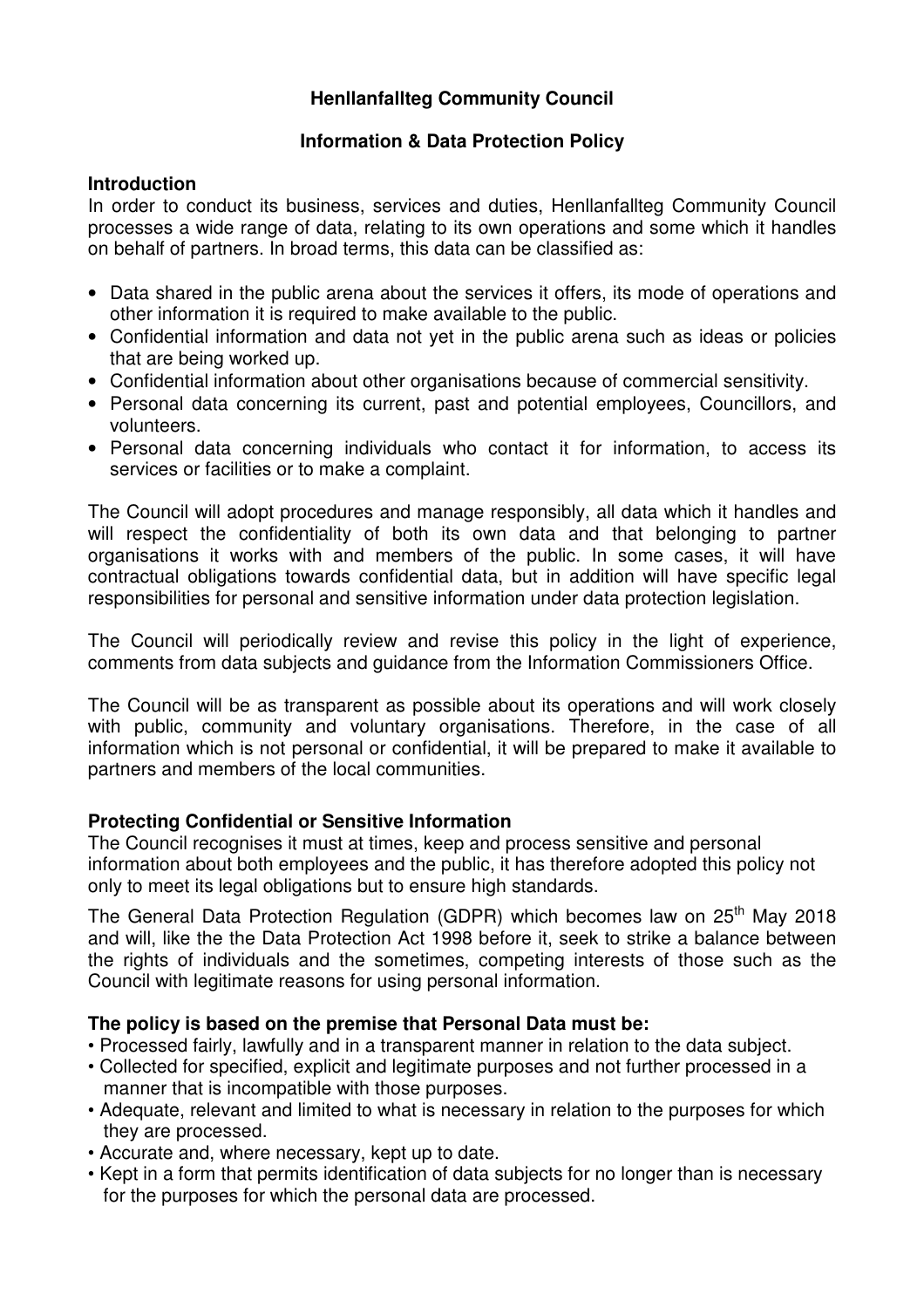• Processed in a manner that ensures appropriate security of the personal data including protection against unauthorised or unlawful processing and against accidental loss, destruction or damage, using appropriate technical or organisational measures.

# **Data Protection Terminology**

**Data subject** - means the person whose personal data is being processed.

That may be an employee, prospective employee, associate or prospective associate of BTC or someone transacting with it in some way, or an employee, member or volunteer with one of our clients, or persons transacting or contracting with one of our clients when we process data for them.

**Personal data** - means any information relating to a natural person or data subject that can be used directly or indirectly to identify the person.

It can be anything from a name, a photo, and an address, date of birth, an email address, bank details, and posts on social networking sites or a computer IP address.

**Sensitive personal data** - includes information about racial or ethnic origin, political opinions, and religious or other beliefs, trade union membership, medical information, sexual orientation, genetic and biometric data or information related to offences or alleged offences where it is used to uniquely identify an individual.

**Data controller** - means a person who (either alone or jointly or in common with other persons) (e.g. Council, employer, council) determines the purposes for which and the manner in which any personal data is to be processed.

**Data processor** - in relation to personal data, means any person (other than an employee of the data controller) who processes the data on behalf of the data controller.

**Processing information or data** - means obtaining, recording or holding the information or data or carrying out any operation or set of operations on the information or data, including:

- organising, adapting or altering it
- retrieving, consulting or using the information or data
- disclosing the information or data by transmission, dissemination or otherwise making it available

• aligning, combining, blocking, erasing or destroying the information or data. regardless of the technology used.

The Council processes **personal data** in order to:

- fulfil its duties as an employer by complying with the terms of contracts of employment, safeguarding the employee and maintaining information required by law.
- pursue the legitimate interests of its business and its duties as a public body, by fulfilling contractual terms with other organisations, and maintaining information required by law.
- monitor its activities including the equality and diversity of its activities
- fulfil its duties in operating the business premises including security
- assist regulatory and law enforcement agencies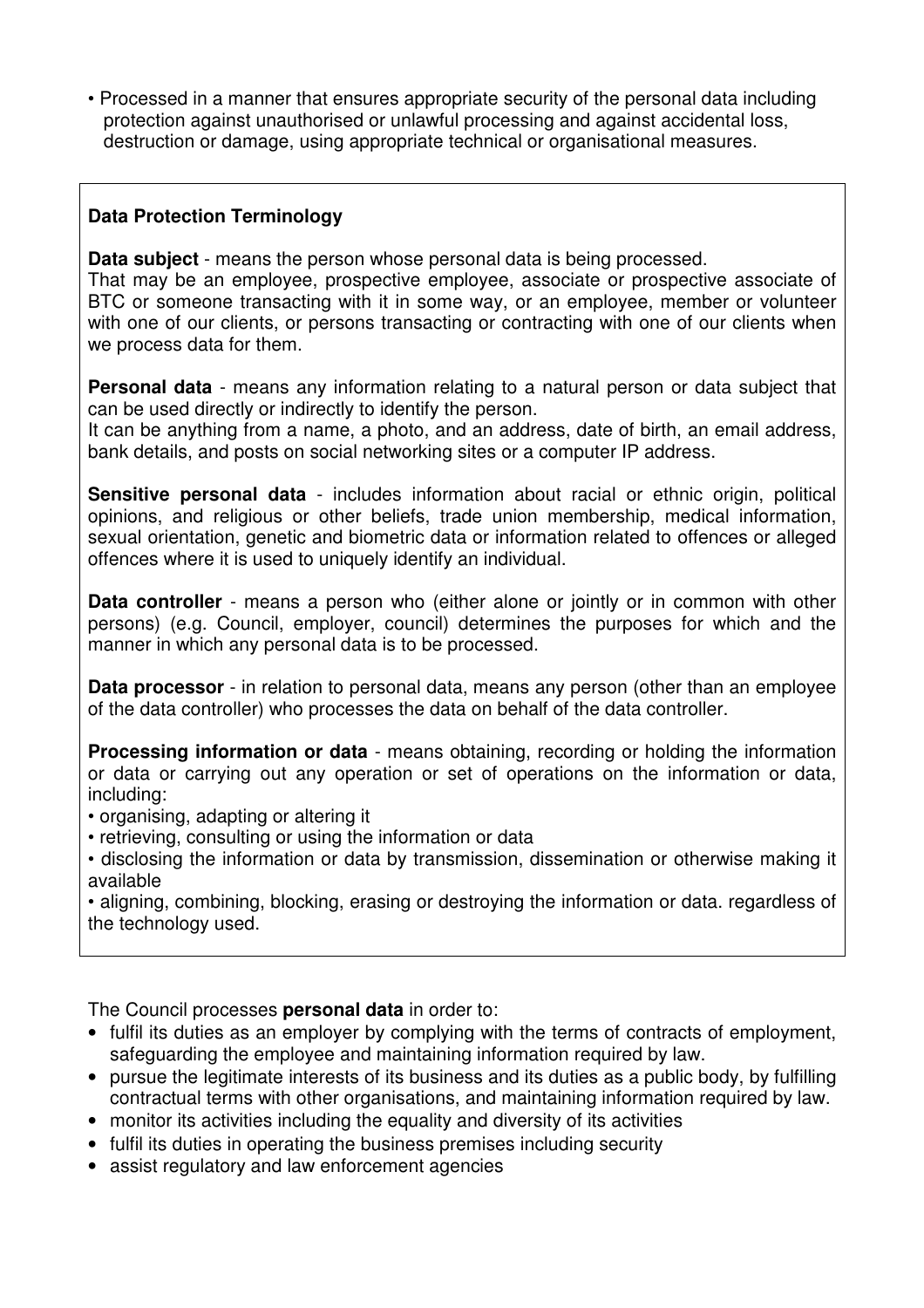- process information including the recording and updating details about its Councillors, employees, partners and volunteers.
- process information including the recording and updating details about individuals who contact it for information, or to access a service, or make a complaint.
- undertake surveys, censuses and questionnaires to fulfil the objectives and purposes of the Council.
- undertake research, audit and quality improvement work to fulfil its objects and purposes.
- carry out Council administration.

Where appropriate and governed by necessary safeguards we will carry out the above processing jointly with other appropriate bodies from time to time.

## **The Council will ensure that at least one of the following conditions is met for personal information to be considered fairly processed:**

- The individual has consented to the processing
- Processing is necessary for the performance of a contract or agreement with the individual
- Processing is required under a legal obligation
- Processing is necessary to protect the vital interests of the individual
- Processing is necessary to carry out public functions
- Processing is necessary in order to pursue the legitimate interests of the data controller or third parties.

Particular attention is paid to the processing of any **sensitive personal information** and the Council will ensure that at least one of the following conditions is met:

- Explicit consent of the individual
- Required by law to process the data for employment purposes
- A requirement in order to protect the vital interests of the individual or another person

## **Who is responsible for protecting a person's personal data?**

The Council as a corporate body has ultimate responsibility for ensuring compliance with the Data Protection legislation. The Council has delegated this responsibility day to day to the Clerk.

- email: henllanfallteg@gmail.com
- Phone: 01437 563149
- Correspondence: The Clerk, Bwthyn yr Afon, Llanfallteg, Whitland SA34 0UN

## **Diversity Monitoring**

The Council monitors the diversity of its employees, and Councillors, in order to ensure that there is no inappropriate or unlawful discrimination in the way it conducts its activities. It undertakes similar data handling in respect of prospective employees. This data will always be treated as confidential. It will only be accessed by authorised individuals within the Council and will not be disclosed to any other bodies or individuals. Diversity information will never be used as selection criteria and will not be made available to others involved in the recruitment process. Anonymised data derived from diversity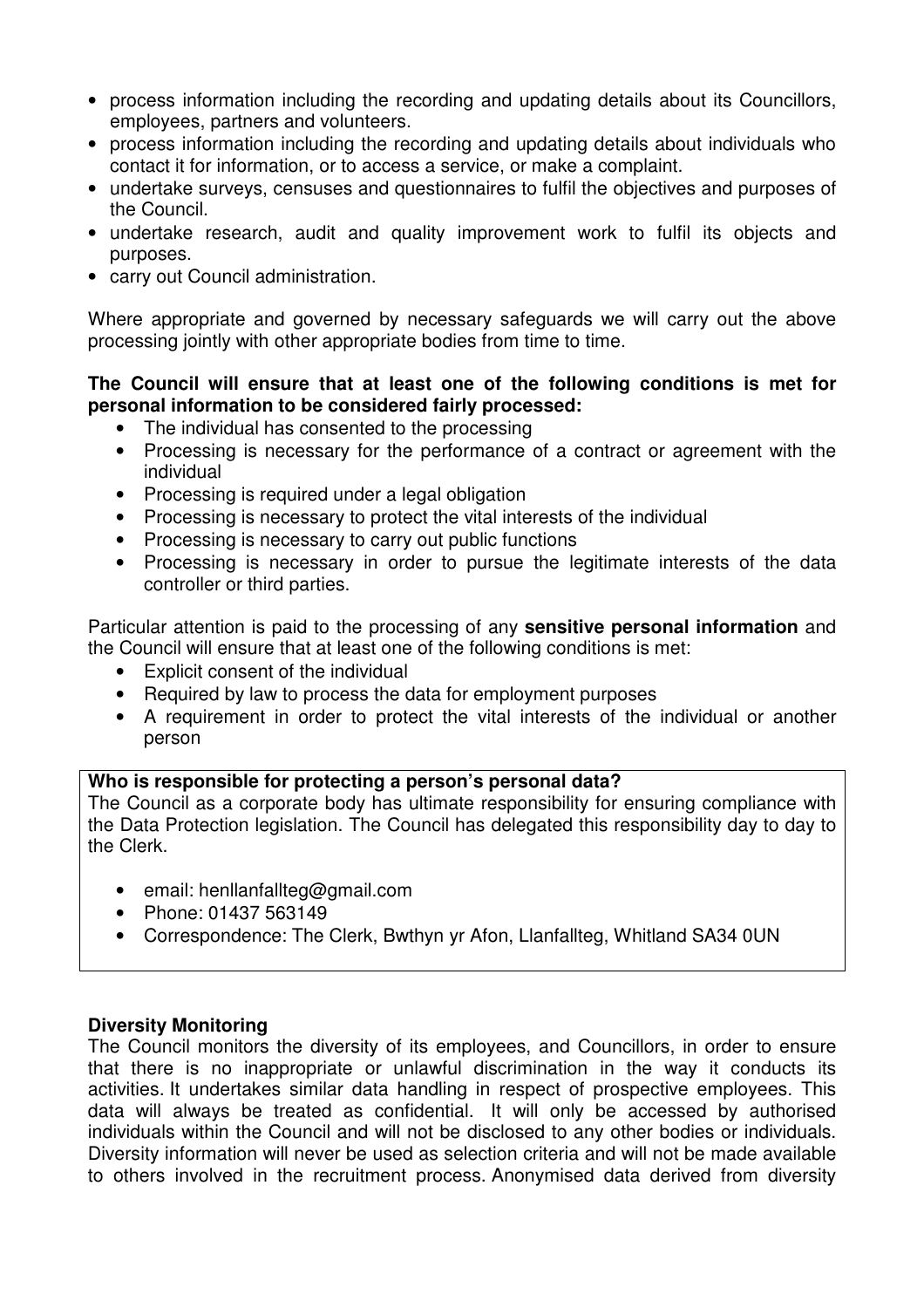monitoring will be used for monitoring purposes and may be published and passed to other bodies.

The Council will always give guidance on personnel data to employees, councillors, partners and volunteers through a Privacy Notice and ensure that individuals on whom personal information is kept are aware of their rights and have easy access to that information on request.

Appropriate technical and organisational measures will be taken against unauthorised or unlawful processing of personal data and against accidental loss or destruction of, or damage to, personal data.

Personal data shall not be transferred to a country or territory outside the European Economic Areas unless that country or territory ensures an adequate level of protection for the rights and freedoms of data subjects in relation to the processing of personal data.

#### **Information provided to us**

The information provided (personal information such as name, address, email address, phone number) will be processed and stored so that it is possible for us to contact, respond to or conduct the transaction requested by the individual. By transacting with The Council, individuals are deemed to be giving consent for their personal data provided to be used and transferred in accordance with this policy, however where ever possible specific written consent will be sought. It is the responsibility of those individuals to ensure that the Council is able to keep their personal data accurate and up-to-date. The personal information will be not shared or provided to any other third party or be used for any purpose other than that for which it was provided.

## **The Councils Right to Process Information**

General Data Protection Regulations (and Data Protection Act) Article 6 (1) (a) (b) and (e) Processing is with consent of the data subject, or

Processing is necessary for compliance with a legal obligation.

Processing is necessary for the legitimate interests of the Council.

#### **Information Security**

The Council cares to ensure the security of personal data. We make sure that your information is protected from unauthorised access, loss, manipulation, falsification, destruction or unauthorised disclosure. This is done through appropriate technical measures and appropriate policies.

We will only keep your data for the purpose it was collected for and only for as long as is necessary, after which it will be deleted.

#### **Children**

We will not process any data relating to a child (under 13) without the express parental/ guardian consent of the child concerned.

## **Rights of a Data Subject**

**Access to Information:** an individual has the right to request access to the information the Council holds on them by contacting the Clerk.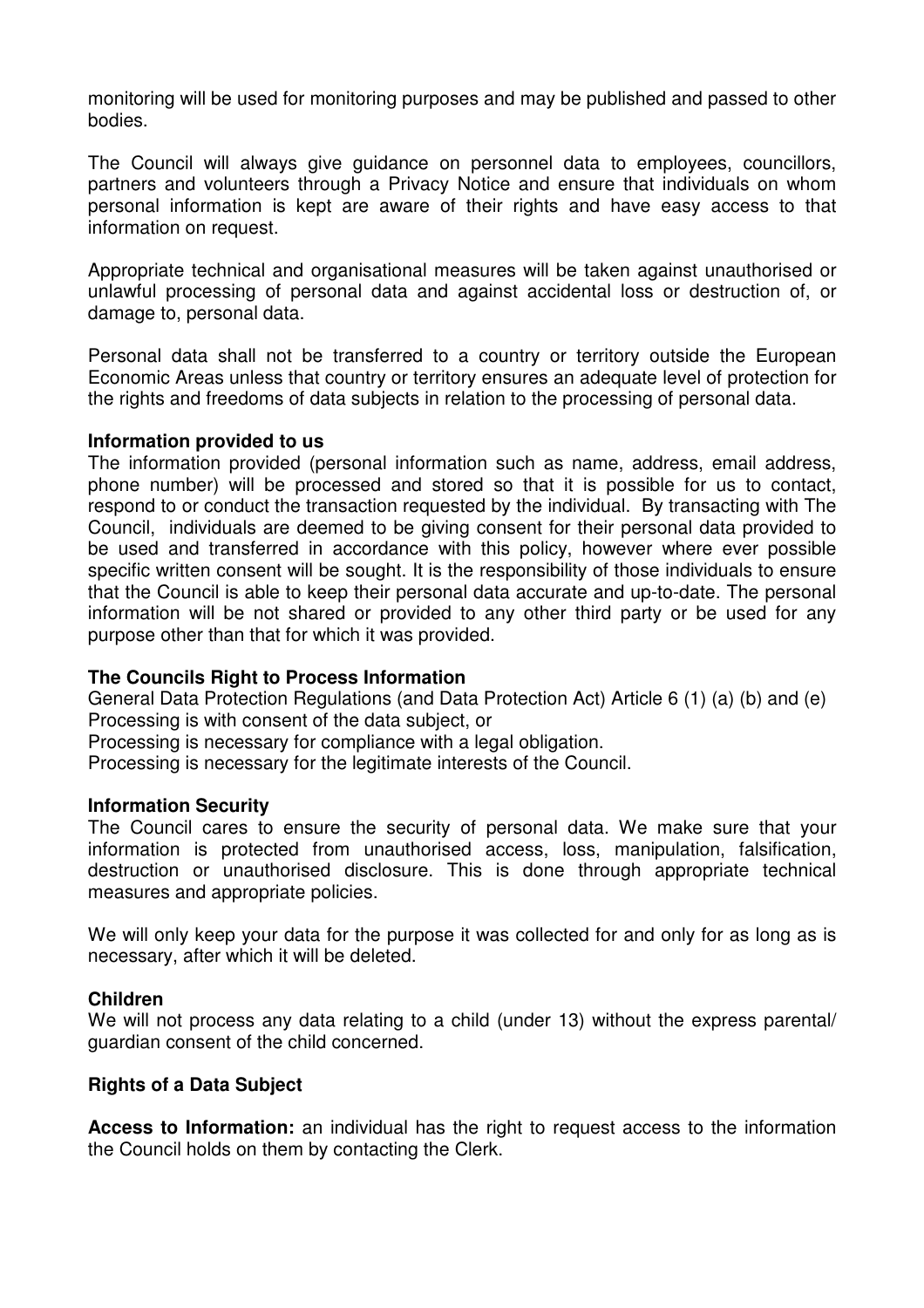**Information Correction:** If they believe that the information it has about them is incorrect. they may contact the Clerk to update it and keep their data accurate.

**Information Deletion:** If the individual wishes the Council to delete the information about them, they can do so by contacting the Clerk.

**Right to Object:** If an individual believes their data is not being processed for the purpose it has been collected for, they may object by contacting the Clerk.

The Council does not use automated decision making or profiling of individual personal data.

**Complaints:** If an individual has a complaint regarding the way their personal data has been processed, they may make a complaint to the Clerk or the Information Commissioners Office **casework@ico.org.uk** Tel: 0303 123 1113.

The Council will ensure that individuals on whom personal information is kept are aware of their rights and have easy access to that information on request.

## **Making Information Available**

The Publication Scheme is a means by which the Council can make a significant amount of information available routinely, without waiting for someone to specifically request it. The scheme is intended to encourage local people to take an interest in the work of the Council and its role within the community.

In accordance with the provisions of the Freedom of Information Act 2000, this Scheme specifies the classes of information which the Council publishes or intends to publish. It is supplemented with an Information Guide which will give greater detail of what the Council will make available and hopefully make it easier for people to access it.

All formal meetings of Council and its committees are subject to statutory notice being given on notice boards and the website. All formal meetings are open to the public and press and reports to those meetings and relevant background papers are available for the public to see. The Council welcomes public participation and has a public participation session on each Council and committee meeting. Details can be seen in the Council's Standing Orders, which are available on its website or upon request.

Occasionally, Council or committees may need to consider matters in private. Examples of this are matters involving personal details of staff, or a particular member of the public, or where details of commercial/contractual sensitivity are to be discussed. This will only happen after a formal resolution has been passed to exclude the press and public and reasons for the decision are stated. Minutes from all formal meetings, including the confidential parts are public documents.

The Openness of Local Government Bodies Regulations 2014 requires written records to be made of certain decisions taken by officers under delegated powers. These are not routine operational and administrative decisions such as giving instructions to the workforce or paying an invoice approved by Council, but would include urgent action taken after consultation with the Chairman, such as responding to a planning application in advance of Council. In other words, decisions which would have been made by Council or committee had the delegation not been in place.

The 2014 Regulations also amend the Public Bodies (Admission to Meetings) Act 1960 to allow the public or press to film, photograph or make an audio recording of council and